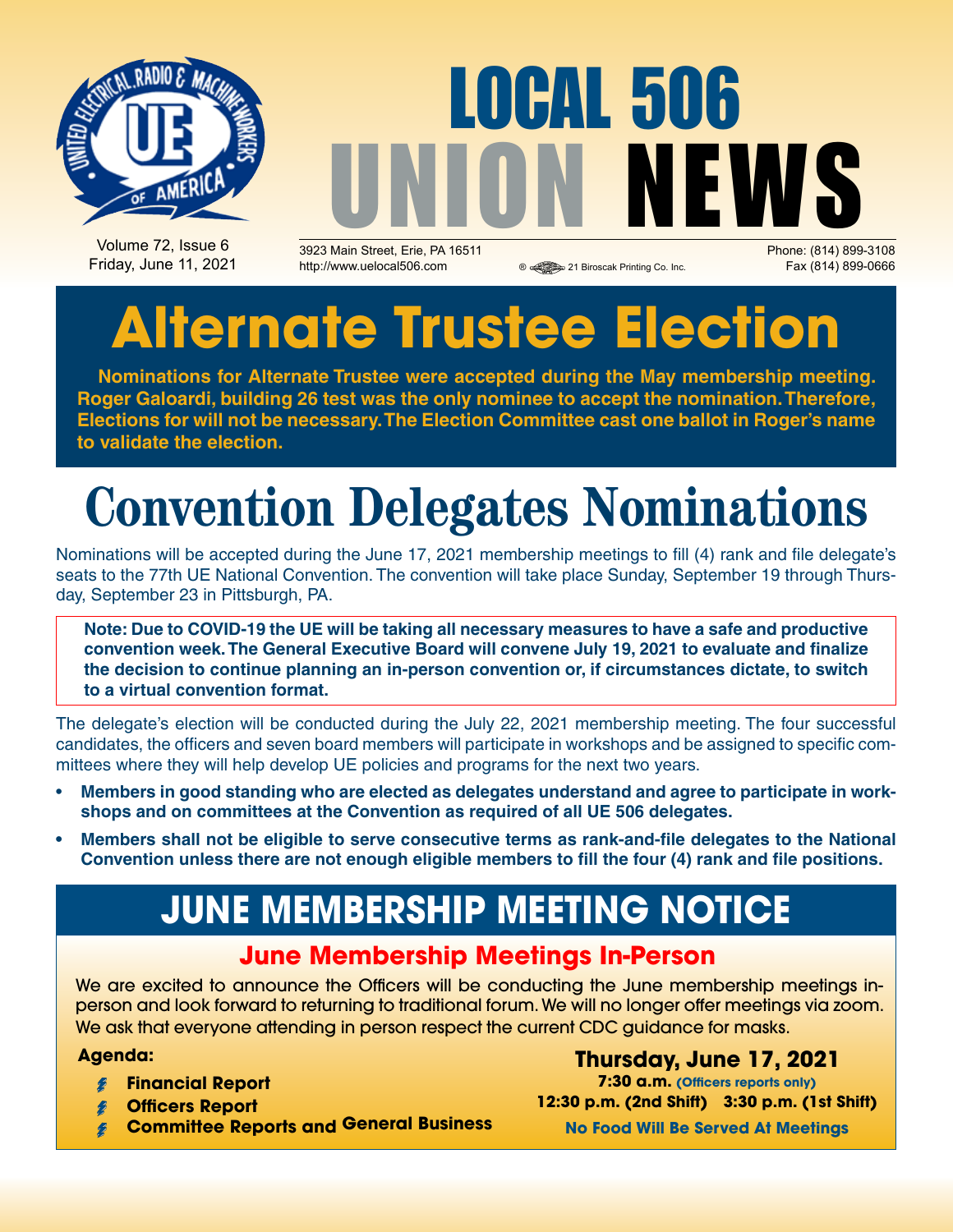## **Chief Plant Steward's Report**

#### *By Leo Grzegorzewski*

**June Grievance Update:** On Thursday, May 27, we met with the company for our monthly Step III meeting. A total of Eighty grievances were discussed. Twenty-eight of which have been at Step III forever, five MBTA (New Work Commitment) grievances and twenty-three grievances on Testing. The remaining fifty-two grievances were either holds or new grievances submitted from previous Step II's. Here's how things ended up.

**Closed Grievances: MBTA (New Work Commitment)** We closed this grievance without prejudice, we can reopen this grievance if needed.

**Stewards Deferment:** Department Stewards deferment during a PLOW event. The Company agreed, that Department Stewards remain in the same department, with the same BL, and on the same shift.

**Overtime Premium Pay:** The company agreed to pay a minimum of four hours call-in at the applicable premium rate of pay.

**Kronos Issue:** The company will not delete any entry's into the Kronos system, all edits will be visible.

**STD Payment Issue:** This issue was adequately resolved and agreed upon.

**Excessive OT Issue:** Closed without prejudice **Temp Transfer:** Closed

**Layoff and Recall:** Closed

### **Hold Grievances:**

**MBTA Farmout:** We mutually agreed to put these grievances on hold and push them to the Continuous Improvement Committee.

**Testing:** The company submitted a revised proposal on testing. We are currently reviewing their latest proposal and will keep you informed.

**Red Circle Rate of Pay Discipline for late reporting of an injury Thirty Day PLOW Notice Face Mask discipline Safety Coordinator Rate Pay Subcontracting of Maintenance Work**

**Safety Discipline Denied Grievances: Holiday Pay Layoff Issues (Bumping Down) Termination Grievance Management Doing Bargaining Unit Work**

We will be in arbitration again on June 24<sup>th</sup> for the Temporary Transfer grievances. The contract is very clear on temporary transfers, timelines, and situations when moving people. As you know, since signing the contract, the company refuses to abide by Article XIV of the Wabtec U.E. Local 506/618 Agreement. Their justification for their actions is flexibility. Our argument is simply to follow the contract! Their decisions on this matter have cost the Erie plant millions of dollars in lost efficiencies and time on product. Why would you constantly move people throughout the plant in classification or out of classification into jobs and in areas, they never worked before? How can you achieve reliable time on product and maintain good efficiencies when you don't know the job or the area you are moved to? When we talk to them about rehiring laid-off workers to reduce overtime and movement they argue the cost of training, loss of time on product, and lower efficiencies would reduce profits? That is exactly the situation they have created by not following Article XIV. We will be well prepared on June 24<sup>th</sup> for arbitration. I look forward to a good turnout at this month's membership meeting, time to get back to some type of normalcy.

**"If this discussion could in any way lead to me being disciplined or terminated, or affect my personal working conditions, I request that my steward or union officer be present at the meeting. Without representation, I choose not to answer any questions."** *(This is my right under a Supreme Court decision called Weingarten)*



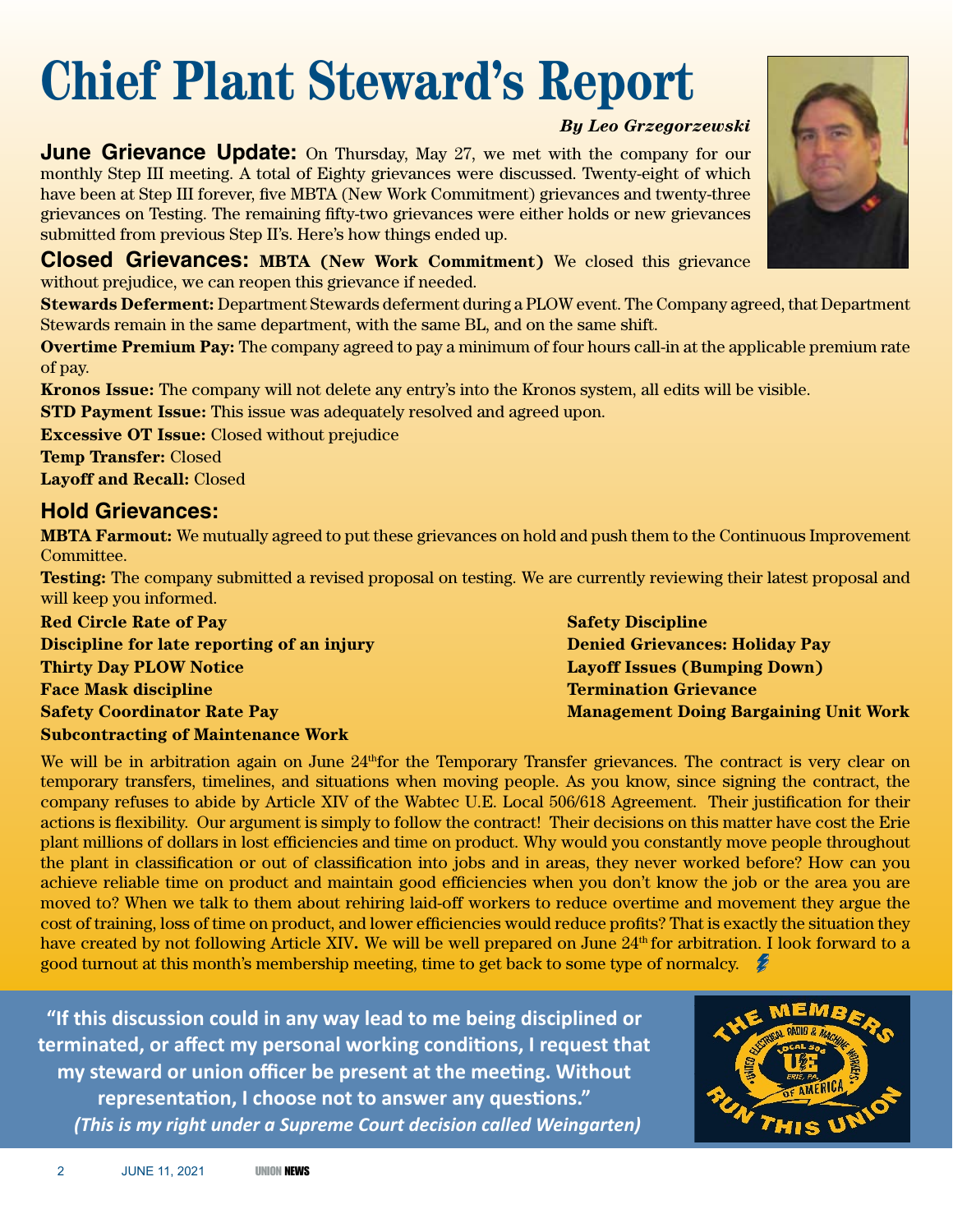## **President's Report** *By Scott Slawson*

As we enter June, we are in full preparation mode for our next arbitration hearing in our marathon run of fifteen-plus arbitrations since we became Wabtec employees. Most of these are on contract interpretation. This hearing is on the interpretation of the temporary transfer article of the contract. Even though the company knows and understands what was negotiated, they have taken the position if you temporarily transfer within classification; the time limits do not apply to you. The union refers to this as permanently temporarily transferred. This is a complete lack of respect for our members' seniority and shows the company's lack of integrity and the people we deal with.

Conveniently, the company seems to act if Article XIV, Section 3, subsection (c) doesn't exist. It states, "temporary transfers will not be used to circumvent the job bidding procedures, recall procedures or hiring of new employees as set forth in this agreement." Yet, this is exactly what the company is doing. A great example of this is ongoing in building 5. In November, a Production Tech. was bumped off his job. Due to the member that bumped him being on PI, the bumped individual remained temporarily transferred on the job until May. In May, that person was finally moved to their new job only to move in another temp. transfer yet again knowingly circumventing the spirit and intent of what was negotiated. This one instance alone has caused a lot of heartache for all involved.

The union has attempted to offer a peaceful resolution to this issue from the very first time it cropped up. The simple answer is to handle it the way it was handled with our previous employer. If you are busy in one area and slack in another, you execute a layoff from one area to the next. (Example... Business Leader A has too many people. Business Leader B has too few people. They are the same classification. The employment office executes a layoff from Business Leader A to Business Leader B.) **PROBLEM SOLVED!** Seniority is honored and the spirit and intent of the contract are upheld.

While this may sound simple enough and, on the surface, the employment office agrees it could work, the company has yet to offer any other solution or accept what the union has provided as a feasible resolution to the matter at hand. This has forced us into yet another arbitration. We pointed out after the last Step 3 that the company has failed to even offer any form of counter-offer or compromise on many of these difficult issues that really shouldn't be that problematic.

## **2021 Legislative Action Committee Recruitment Drive**

As we are all witnessing our economy open back up and transition into a post-COVID world, we are uncannily reminiscing about the years before the global pandemic of how it all used to be. We are also discovering how imperative it is to be PRO-Labor with the enormous job loss impact witnessed, not just with our shop, but as well as with the whole of our country.

Furthermore, we strongly believe in a time of reopening and rediscovering that our local's Legislative Action Committee (LAC) needs to start back up to discuss PRO-Labor issues, concerns, and stances that impact the working class and poor of our communities and country. The LAC will be networking with national, state, and local civic leaders, community outreach programs, union leaders, and also planning activities and day trips that will coincide with PRO-Labor issues, policies, history, etc.

While we all agree that political sectarianism does **not** belong on the shop floor, nor in our American consciousness; we also need to understand that there needs to be a bridge built to get over the division that the working class and poor have been experiencing for the past four decades. It shouldn't matter if you're red, blue, white, black, brown, pink or yellow… what matters is understanding and identifying the how, who, what, when, where, and why the PRO-Labor socioeconomic stances came to be and how it's key to tackle building that bridge to mend the divide.

We strongly encourage any interested members to join the LAC. If you would like to help, make a better world for our community and future generations email ue506lac@gmail.com or call the hall. Meetings are at the hall on the **first** Tuesday of that month (1:30PM/2nd shift; 3:15PM/1st shift).

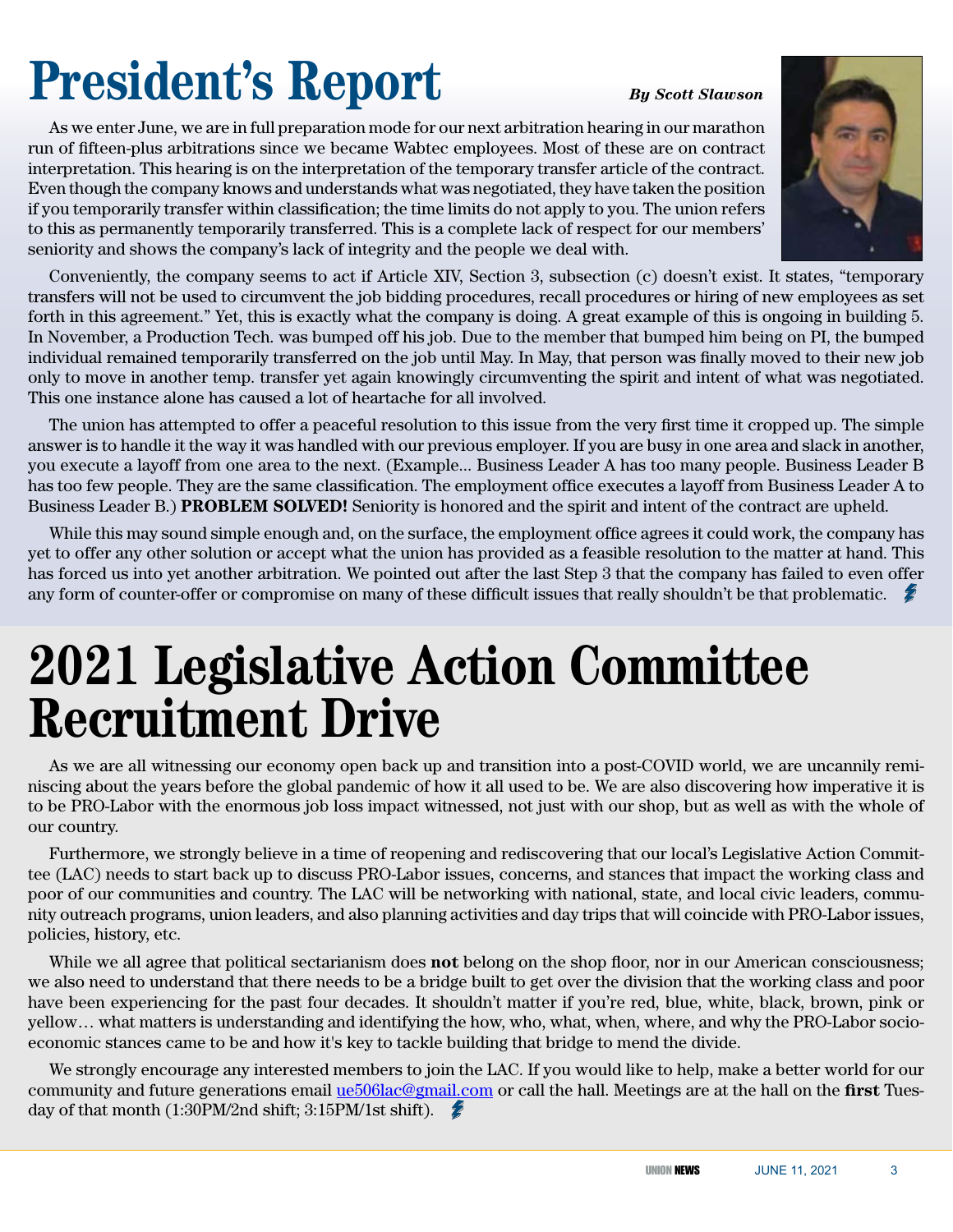## **NEW Unemployment Compensation (UC) System**

## **Unemployment Compensation (UC) Workshop**

To help with the transition to the NEW Unemployment Compensation (UC) System, Pennsylvania staff provide instructional workshops that will allow users to learn about the essential functions the portal will offer. PA UC staff will be providing more workshops and resources to help you navigate the new system. The workshop for applicants includes instructions on topics such as:

- Filing a new claim
- Accessing information about a claim
- Filing an appeal
- Checking the status of a payment
- Receiving messages from UC program staff
- Changing options such as whether communication is sent electronically or by physical mail, and whether federal income tax is withheld.

### **To access the recorded online workshop, go to:**

### **https://www.youtube.com/watch?v=NPWGuN3Ay7o**

### **Programs that will transition to the new system are:**

- • Unemployment Compensation (UC)
- • Pandemic Emergency Unemployment Compensation (PEUC)
- Extended Benefits (EB)
- Shared Work or Short-Time Compensation (STC)
- • Trade Readjustment Allowances (TRA)

## **UE 506 Demographics as of 6/3/2021**

| <b>Service</b> (Whole Years)   | $\theta$       | $\mathbf{1}$   | $\overline{2}$ | 3              | $\overline{4}$ | $\overline{5}$ | $6\phantom{1}6$ | $\overline{7}$ | 8              | 9              | 10             | 11             | 12 | 13 | 14 | 15 | 16 <sup>°</sup> | 17             | 18             | 19 <sup>°</sup> |
|--------------------------------|----------------|----------------|----------------|----------------|----------------|----------------|-----------------|----------------|----------------|----------------|----------------|----------------|----|----|----|----|-----------------|----------------|----------------|-----------------|
| # of Employees<br>( U.E. 506 ) | $\mathbf{0}$   | $\mathbf{0}$   | $\overline{0}$ | $\overline{0}$ | $\mathbf{0}$   | $\theta$       | $\theta$        | 2              | $\overline{7}$ | $\overline{7}$ | $\overline{7}$ | $\overline{4}$ | 9  | 9  | 9  |    | 176 234         | 143            | 2              | 3               |
| Service (Whole Years)          | 20             | 21             | 22             | 23             | 24             | 25             | 26              | 27             | 28             | 29             | 30             | 31             | 32 | 33 | 34 | 35 | 36              | 37             | 38             | 39 <sup>°</sup> |
| # of Employees<br>( U.E. 506 ) | 67             | $\overline{5}$ | 29             | 20             | 6              | 5              | 20              | 3              | 3              | 14             | 22             | 41             | 48 | 6  | 6  | 2  | $\overline{2}$  | $\overline{2}$ | $\overline{4}$ | 5               |
| <b>Service</b> (Whole Years)   | 40             | 41             | 42             | 43             | 44             | 45             | 46              | 47             | 48             |                |                |                |    |    |    |    |                 |                |                |                 |
| # of Employees<br>( U.E. 506 ) | $\overline{5}$ | 4              | $\overline{4}$ | $\overline{5}$ | $\mathbf{1}$   | $\theta$       | $\theta$        | $\theta$       |                |                |                |                |    |    |    |    |                 |                |                |                 |

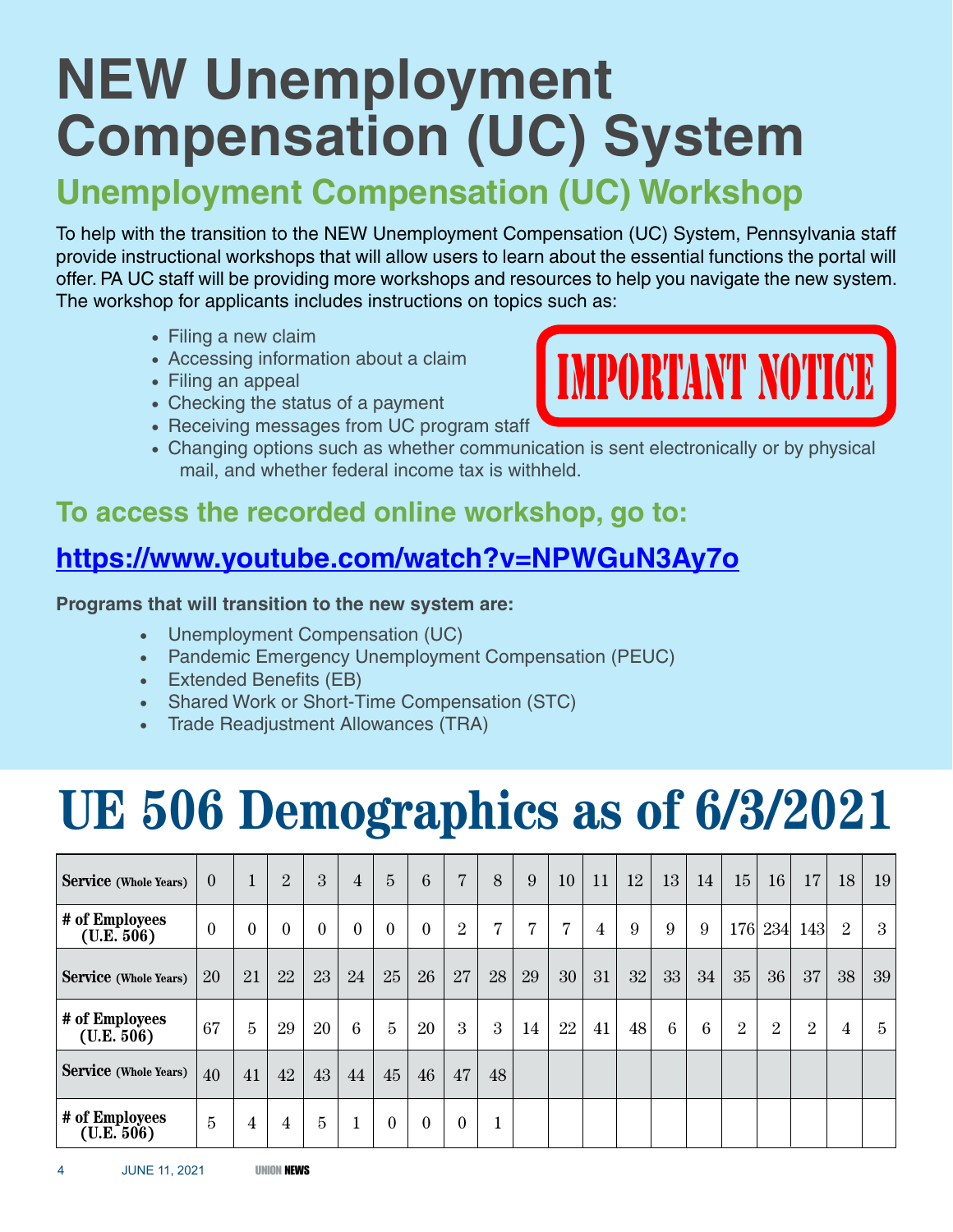

#### **WHEN: Sunday, September 12, 2021 @ 9:00 a.m.**

**WHERE:** Mound Grove Golf Course, 10760 Donation Road, Waterford, PA 16441

**WHY: Welcome Home Fund** (benefiting returning Veterans). Please note that 100% of the proceeds from this fundraising event benefit the Erie VAMC patients.

- **ENTRY FEE:** \$100 PER PERSON **(entry fee will be returned to you if the tournament is cancelled due to COVID)**
- **INCLUDES:** 18 Holes Greens Fee + Cart, Hot-Dog & Beverages on Course, Steak dinner and Awards after tournament. Your entry fee is not considered a donation to the Erie VA Medical Center and the fee only covers the cost to participate in tournament.
- **SIGN UP:** For applications, visit the UE Local 506 Union Hall during business hours or at the Volunteer Office at the Erie VA Medical Center. Offering breakfast sandwiches with complimentary cocktail (courtesy of Mound Grove Golf Course) during registration/check-in from 8:00 a.m.-8:45 a.m.

**Make check payable to the UE 506 Sports Committee and drop off or mail applications to** 

#### **UE 506, 3923 Main St. Erie, PA 16511**

### **\*\* ENTRIES CLOSE FRIDAY, SEPTEMBER 3, 2021 @ 4:00 pm \*\***

### **\*\* ALL CURRENT COVID CDC GUIDELINES WILL BE FOLLOWED \*\***

**QUESTIONS REGARDING THE TOURNAMENT OR LATE REGISTRATION – Please contact Matt McCracken at 814-440-0218** 

| <b>ENTRY FORM - (please print)</b> |                   |                     |  |  |  |  |  |  |
|------------------------------------|-------------------|---------------------|--|--|--|--|--|--|
| <b>FIRST AND LAST NAME</b>         | <b>TEAM NAME:</b> |                     |  |  |  |  |  |  |
|                                    |                   | <b>Phone Number</b> |  |  |  |  |  |  |
|                                    | $(M$ or F)        |                     |  |  |  |  |  |  |
| 2. $(M \text{ or } F)$             |                   |                     |  |  |  |  |  |  |
| 3.<br>$(M \text{ or } F)$          |                   |                     |  |  |  |  |  |  |
| 4.                                 | $(M$ or F)        |                     |  |  |  |  |  |  |

### **SCRAMBLE FORMAT**

LIMITED SIGN-UP FIRST 120 GOLFERS – Foursome not required. Singles or pairs accepted.